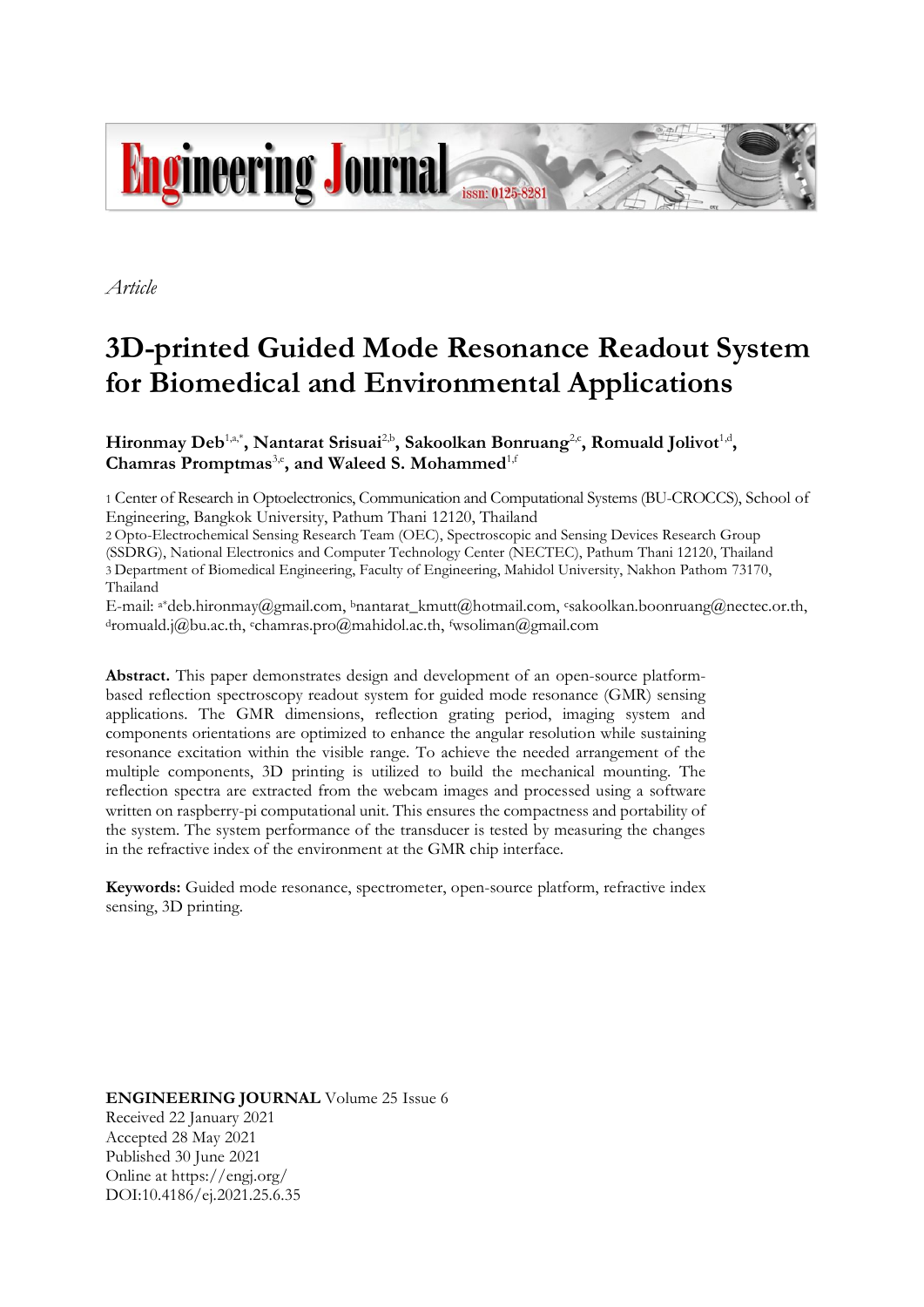# **1. Introduction**

Guided Mode Resonance (GMR) Spectroscopy has been a promising platform for biomedical and environmental sensing for several years [1, 2]. Most of the currently existed GMR based read-out systems for analytes detection use commercial spectrometers [3]. Research now mostly focuses on the integration of GMR transducers with compact spectrometers for real time, point of care and easy to use detections [4]. Several research works have been done in integrating smartphone as an imaging device for spectrometry applications. The use of smartphones for the interest of developing portable, low-cost optical spectroscopic devices have shown a great potential for point of care diagnostics [5-7]. A smartphone sensor-based spectrometer was designed and applied for ultra-violet remote sensing of atmospheric sulphur dioxide by Thomas C. Wilkes et al. using Differential Optical Absorption Spectroscopy method [8]. M. A. Hossain et al. developed a smartphone-based spectrometer and it implemented for dual sensing of absorption and florescence of metal ions in water [9]. Their concept of sensing is based on the measurement of absorption in the UV range and fluorescence in the visible range. Another work of M. A. Hossain et al. demonstrated the use of smartphone-based spectrometer using bundled optical fiber for measuring quality of fruit samples [10]. The absorbance was recorded in VIS-near IR spectrum. Few researches focused on GMR based system which can be implemented towards lab-on chip technology aiming for possible integration with smartphone or any imaging and processing device. A chirped GMR based biosensor was proposed for parallel detection of multiple protein biomarkers in human urine [11]. The combined sensing and imaging capability of the chirped GMR biosensor replaces the need for bulky and expensive spectrometer. H.A. Lin et al. proposed a gradient grating period GMR filter is proposed for integration with smartphone [12].

The advantages of using smartphones intrinsic sensors such as camera to be used as a diagnostic tool are compelling. This however brings several challenges. With smartphone companies manufacturing a wide range of phones having different specifications, building an all-inone smartphone-based biosensor is difficult. It is more convenient to focus on one model. As an alternative, open-source microcontroller such as Arduino and Raspberry Pi can be used as a generic platform of diagnostic for biomedical and environmental applications as compared to traditional systems [13, 14]. The small sized unit with capabilities on computation, communication and networking combined with user friendly interface could be the next option for designing readout systems [15, 16].

In this paper, a GMR based optical read out system using off-the-shelf components based on open-source technology and 3D printing technique is presented. This aims to be a possible platform for developing affordable reflection spectrometer-based readout system. This can be applied for several optical sensors not restricted only to

GMR. Here, the read-out system is constrained to operate in the visible region of the spectrum (450nm-650nm) in order to utilize the emission spectrum of off-shelf white LED source. Accordingly, the GMR chip is designed to have a resonance in the green and red ranges of the visible spectrum for air and solution superstrates respectively. The chips are fabricated using an in-house built Laser Interference Lithography (LIL) and nanoimprint technique. This reduces the cost and complexity of the fabrication process. The developed spectrometer is built using a metal coated grating fabricated with LIL technique and Plasma-enhanced chemical vapor deposition (PECVD). The reflected spectrum is captured by a CMOS camera and analysed by an image processing algorithm to detect the resonance peak location on a Raspberry Pi using a code written in Python. Fused Deposition Modelling 3D printing technique is used to fabricate the entire read-out system of the sensor to ensure the desired alignments of the different components. 3D printing plays a very important role in the system development due to the critical mechanical alignment that is required to achieve the desire spectrometer. It also provides an efficient and fast prototyping technique especially when the design parameters need to be optimized for the targeted performance. The system is tested based on refractive index (RI) change in the cover of the GMR transducer by using solutions of different refractive indices.

In principle the GMR structure consists of a subwavelength grating and a waveguiding layer as shown in Fig. 1(a). Resonance occurs when meeting a phase matching condition between guided modes and a diffracted order inside the structure. The mode coupled by the grating is then re-radiated back through constructive interference of the leakage from the grating. Neglecting material loss, at resonance, a strong reflection with high spectral and angular selectivity is obtained. Peak reflection, or dip in transmission, spectrum is produced as shown in Fig. 1(b). Resonance condition is affected by modal properties of the guiding region (the effective index  $n_{eff}$ ), excitation wavelength (or Peak Wavelength Value, PWV) and the refractive index on the surface of the sensor  $(n_{\text{sup}})$ . This effect is visualized in Fig. 1(b) when changing the superstrate index from  $n_{sup_1}$  to  $n_{sup_2}$ . Such refractive index sensing principle has been used in various fields including chemical analysis, medical diagnostics and environment monitoring [17-19].



Fig. 1. (a) Guided Mode Resonance (b) Shift in resonance with change in refractive index.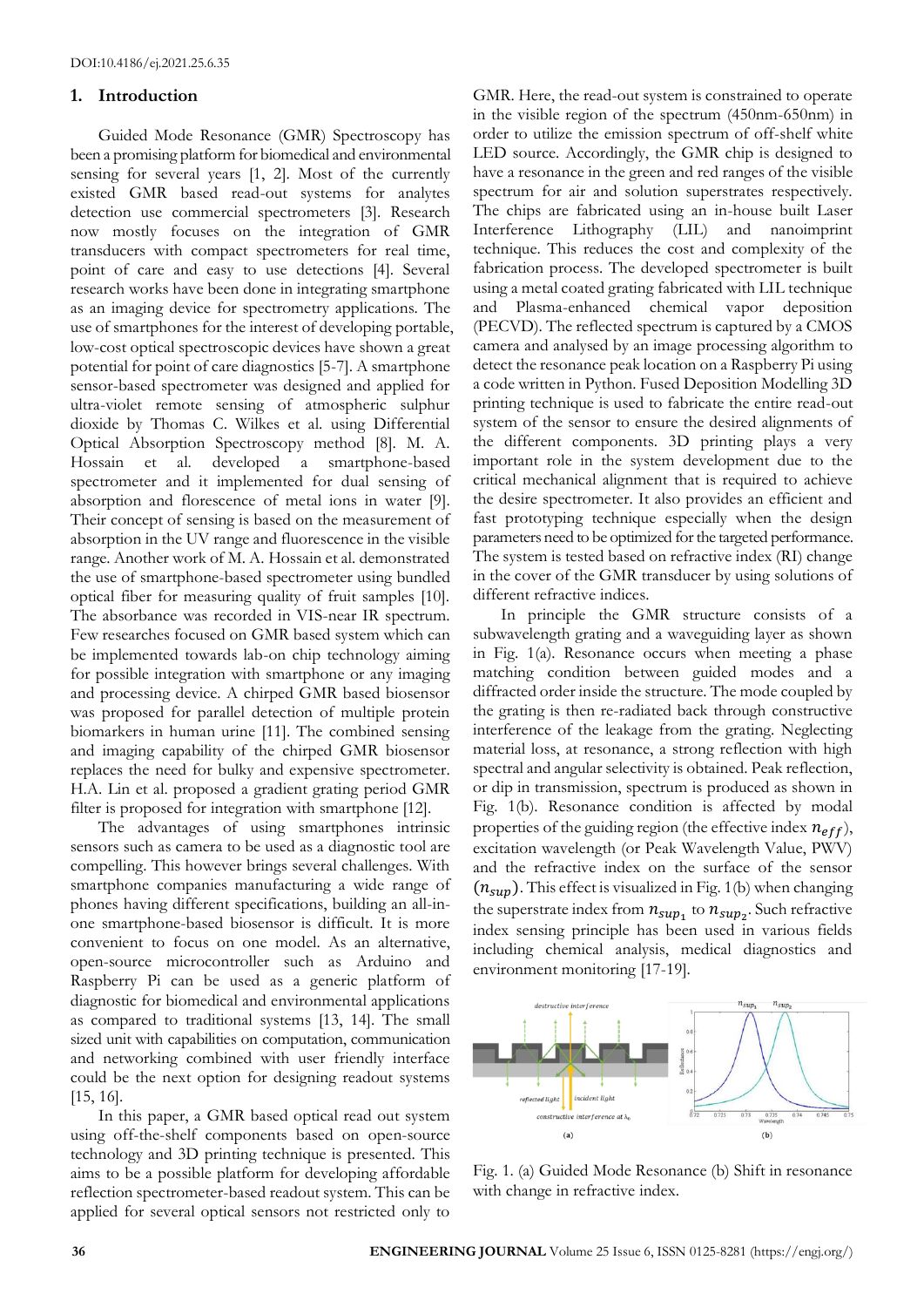The paper focuses here on building a platform fully based on open-source resources and 3D printing to utilize the GMR response towards sensing applications. The following sections present the different components of the read-out system and the design approach. The paper is divided into two sections: The proposed read-out system and the implementation of the read-out system for sensing applications. In section three the system is tested with solutions of different refractive indices and its response is calculated.

### **2. Proposed Read-Out System**

The schematic of the proposed GMR transducer integrated with an in-house built spectrometer designed using off-shelf components is shown in Fig. 2.1. The design of the proposed system is divided in three parts: light excitation and collection from the GMR transducer, integrated reflection spectrometer and peak value tracking based on algorithm using Raspberry Pi. Warm white light source is used to illuminate the GMR chip, which is designed to reflect a specific waveband depending on the refractive index of the environment at the GMR interface. This reflection is then diffracted by a reflection grating into wavelength dependent angular components which are acquired by an imaging device. Image processing algorithm is implemented in Python on a Raspberry pi in order to extract the reflection spectrum and peak detection. The peak wavelength of the reflection shifts depending on the refractive index of the sample at the GMR interface. The system is then calibrated by applying a range of samples with a known refractive index and measuring the peak shift.



Fig. 2.1 Schematic of the proposed system (a) Light excitation and signal collection (b) Webcam based Spectrometer (c) Signal processing and computation unit (CU)

## **2.1. Light Excitation and Collection from GMR Transducer**

Light excitation of the GMR system is done using a warm white (300 K) LED source (OSLON Square 3rd generation) with an LED driver (LUMOTECH, LO5050,1-6.5 Watt, 700mA). A linear polarizer is placed to allow only Transverse Magnetic (TM) light to be incident at the bottom of the GMR chip. TM polarized light results in a narrow resonant linewidth that results in an enhanced limit of detection (LOD) [20]. The spectral tunability of the resonance peak can be analysed using Rigorous Coupled Wave Analysis (RCWA) simulations [21, 22]. The tunability is calculated numerically by changing the key geometrical parameters of the device.

The key design parameters in determining the spectral position of the GMRs are the thickness of the grating region and the period of the grating. The main aim is to keep the resonance within the visible region (450nm to 650 nm) in order to match the emission spectrum of the light source. The sensitivity of the GMR is however proportional to its period. Increasing the period shifts the resonance to higher wavelengths and this leads to low excitation power due to operation at the edge of the emission spectrum. To keep the resonance peak location within the visible range, the GMR structural parameters are varied using RCWA. In the calculations, the simulated device is estimated to be a rectangular slab structure of one-dimensional grating. In practice, the grating master is fabricated using laser interference lithography where the final grating is imprinted on a spin-on-glass (SOG) layer with refractive index  $n_{qf}$ =1.4. In Fig. 2.2,  $\Lambda$  is the period,  $t_q$  is the grating depth,  $t_f$  is the thickness of Tantalum Pentoxide ( $Ta_2O_5$ ) layer, with refractive index  $n_f$ =2.1, that acts as a waveguiding layer and  $t_{gf}$  is the thickness of the film under the grating. In all the calculations in Fig. 2.2, water as  $(n_{\text{sup}} = 1.33)$  superstrate is considered.



Fig. 2.2 Structure of GMR simulated in RCWA.

To optimize the structure for operation in the visible region, three grating periods were selected: 330nm, 350nm and 370nm. The depth of the grating was varied from 100 to 200nm. A thinner waveguiding layer allows only the fundamental mode to be guided. That results in a single resonance peak. Figure 2.3 shows the contour plot of the variation in resonance peak with change in tuning parameters for the fundamental mode. The tuning of the structure was done in RCWA to select optimized parameters.



Fig. 2.3 Contour plot of Resonance Peak variation for  $\Lambda$ =330nm,  $\Lambda$ =350nm and  $\Lambda$ =370nm with tg varied from 100-200nm.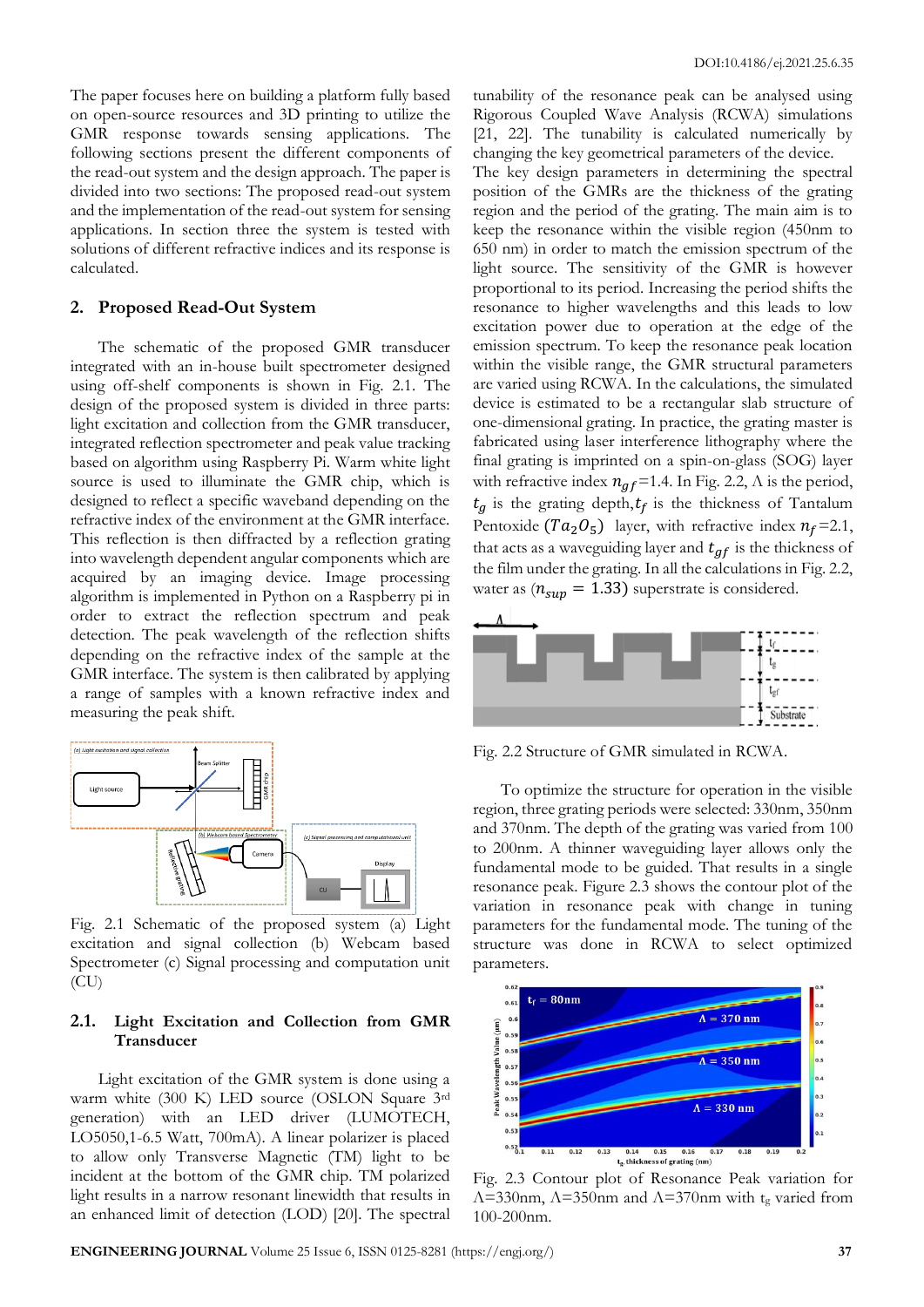For the considered GMR parameters, Fig. 2.2 indicates that a period of 350nm,  $t_{qf}$ =180nm and  $t_{q}$ =80nm with a filling factor of 0.5 provides peak wavelength within the green-red visible spectrum range. Hence, these parameters are selected for the GMR fabrication.

### **2.2. Design approach of the integrated spectrometer**

For the detection of the designed GMR chip, a simple in-house built spectrometer is used. The main concept of the spectrometer design is to maximize the angular spectrum of the first or second order diffraction to cover the entire image sensor area of the CMOS camera. The inhouse spectrometer is composed of a reflective grating (made by coating an imprinted dielectric grating with a thin film of Chromium) and a webcam (ELP-USB8MP02G-L75, Ailipu Technology Co., Ltd, China). The reflected signal from the GMR chip is incident on the grating through a narrow slit (around 1 mm width) at an angle  $\theta_i$ . It is then separated into wavelength dependent angular components that is captured by the camera. In order to achieve a compact design, the imaging system comprising of one lens and a CMOS camera is arranged to maximize the coverage width of the visible spectrum covering the whole extent of the image sensor as shown in Fig. 2.4.



Fig. 2.4 Diffraction of light into angle  $\theta_d$  from the grating

In Fig. 2.4,  $\theta_i$  and  $\theta_d$  are the incident and diffraction angles.

$$
\theta_d = \sin^{-1}\left[m\left(\frac{\lambda}{d}\right) - \sin\theta_i\right] \tag{1}
$$

where,  $m$  is the order of diffraction.  $\theta_d$  is dependent on  $\lambda$ and inversely dependent on  $\Lambda$ . The angular width  $\theta_w$  is the difference between diffraction angles of red,  $\theta_{d,r}$  (at  $\lambda =$ 450 nm), and blue,  $\theta_{d,b}(\alpha t \lambda = 650 \text{ nm})$ ,  $\theta_w =$  $\theta_{d,r} - \theta_{d,b}$ . The influence of the angular width on the spectrometer design is illustrated by the ray tracing of the imaging system as shown in Fig. 2.4 when D equals the CMOS image sensor width. The effect of the grating period on the angular width, w, is shown in Fig. 2.5 for both first order and second order diffraction. Here, grating periods from 950 nm to 1250 nm are considered. This is due to the availability of reflection gratings around 1000 nm period.



Fig. 2.5 Angular width calculation for grating period from 950-1250 nm for m=1 and m=2 order of diffraction.

In the designed spectrometer the recorded image is a correlation between the aperture image and the desired spectrum. This image is captured by the CMOS camera. Hence, the imaging system needs to de-magnify the aperture in order to enhance the resolution however it needs to maximize the coverage area of the spectrum image. Using the geometry in Fig. 2.4, the imaging distance needed to cover a distance D on the image sensor is

$$
v = \left(\frac{1}{\tan \theta_w}\right) \times D/2 \tag{2}
$$

where  $D$  is the width of the image sensor. Using thin lens equation for a lens of a focal length *f*,  $1/f = 1/v + 1/d$ , and an object distance  $d = x + u$ , where x is the distance from the source to the grating, the magnification  $m$  can be calculated as

$$
m = \frac{D/2 - (\tan \theta_W f)}{(\tan \theta_W f)}
$$
(3)

The image area of the CMOS camera is 6.18 mm x 5.85 mm with a maximum resolution of 8-megapixel  $(3264(H)x2448(V))$  with a pixel size of 1.4 $\mu$ m. Three different lenses were provided with the camera: 6 mm, 8mm or 12 mm. The object distances for the three lenses are calculated and shown in Fig. 2.6 a). As shown, larger focal length results in larger object distance and hence lower magnification is obtained. That results in a better resolution of the spectrum image. Selecting 12 mm focal length, the magnification and the number of pixels covered by the image is shown in Fig. 2.6(b). Based on the simulated design parameters, a grating period of 1200 nm is chosen for fabricating the reflective grating. The mechanical alignment of the read-out system is provided using 3D printed structures. Fused Deposition Modelling technique is used for making 3D printed support structures [23].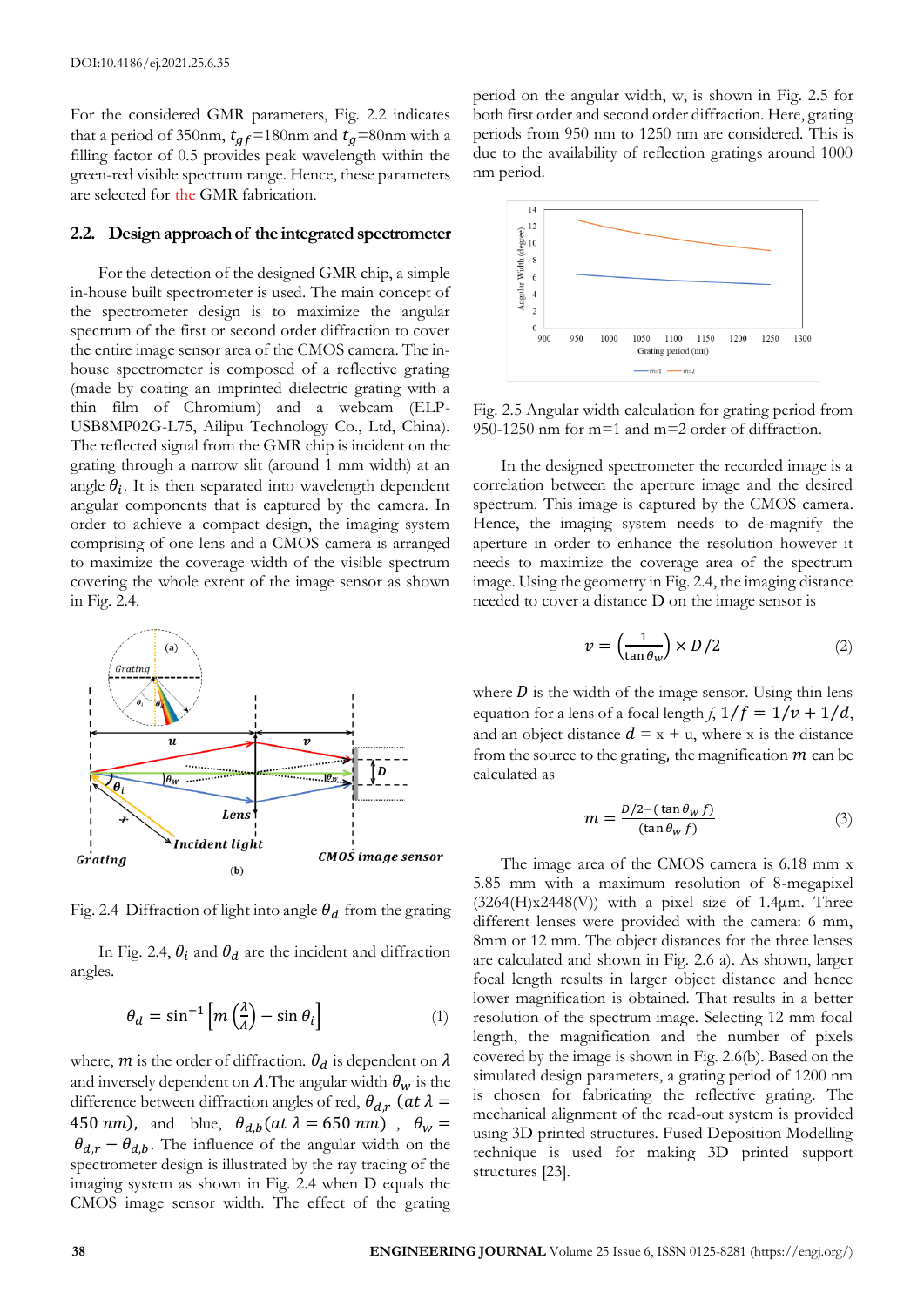

Fig. 2.7 Realized GMR based system with spectrometer along with components assembles using 3D printed parts.

Figure 2.7 shows the realized GMR based read-out system with the following components as labelled in the figure: (1) GMR transducer, (2) a linear polarizer, (3) 1-D reflective grating, (4) a commercial LED light source, (5) an HD camera, (6) 1.2 mm focal lens, (7) 50-50 beam splitter. A linear polarizer sheet is placed to allow only TM polarization. The distance between the beam splitter and the reflective grating is kept at 50 mm and the distance between the grating and lens is set to 15 mm. These distances were selected such that the diffracted spectrum covers almost the whole detection area. The signal acquisition is performed using a CMOS camera which is connected to a Raspberry Pi for detecting the reflection spectrum. The spectrometer is designed based on the parameters mentioned in Table 1.

Table 1. Design parameters for spectrum to capture the 2nd order spectrum for analysis.

| Spectrum           | $\mathsf{v}_w$ |                 |                 | т   |
|--------------------|----------------|-----------------|-----------------|-----|
| $450$ nm-<br>650nm | ∘∩פ            | $50 \text{ mm}$ | $15 \text{ mm}$ | 0.5 |

## **2.3 Image processing algorithm for peak value tracking**

Using the design approach (section 2.2), the image of the spectrum of the GMR signal that is convolved by the de-magnified aperture is captured by the camera. The captured image is cropped using two manually set tracks, Track 1 and Track 2, as shown in Fig. 2.8(a). The cropped frame covers the spectrum from blue to red. The spectrum and the peak tracking are performed using an image processing algorithm developed using Python Programming language on Raspberry Pi 3.

In extracting the spectrum, first a reference frame is set, which is the reflection from a glass side coated with tantalum pentoxide. For image acquisition from the CMOS camera, the image is acquired several times (six times in the Fig. 2.8) and averaged to increase the signal to noise ratio (SNR). The cropped region between tracks 1 and 2 is then converted grayscale and the value of the pixels are summed vertically to generate the spectrum. This is saved as a reference spectrum. Then the reference chip is removed and the GMR sample is placed instead and the same procedure is applied to generate the raw

GMR spectrum. The recorded value from the GMR sample is then normalized with respect to the reference. The peak detection is achieved by first locating the index

of the pixel with maximum value in the normalized spectrum. A small region is then selected around that value (20 pixels for example) where the peak spectrum is fitted to a second order polynomial. The peak value is then refined by detecting the peak of the fitted function. This helps reducing the noise effect and increases the resolution of the detection. The GUI designed to track and record the resonance peak is shown in Fig. 2.8(b).



Fig. 2.8 (a) Image processing flowchart of spectrum analysis for extraction of spectral data and finding peak position (b) Graphical User Interface (GUI) for peak tracking.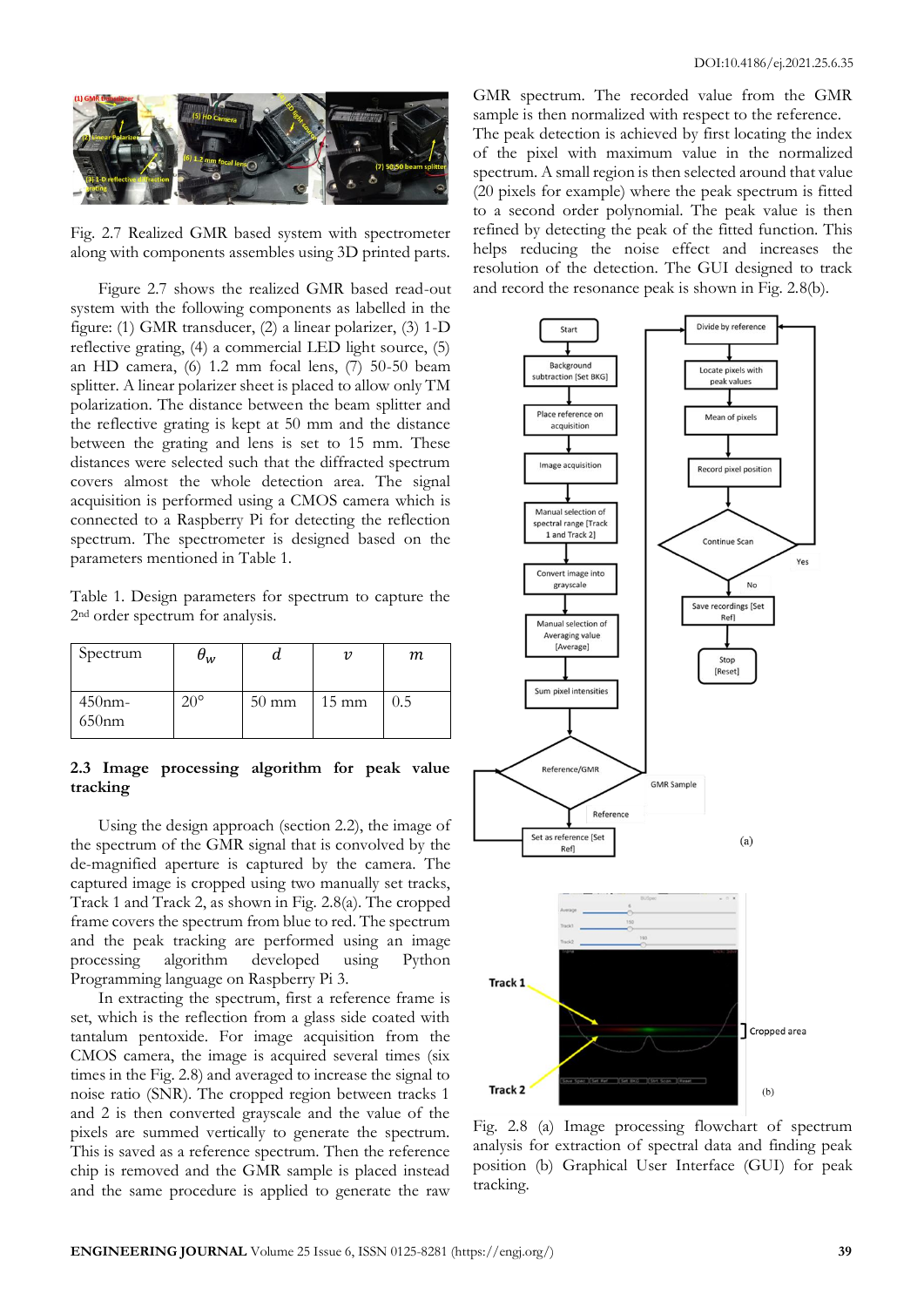## **3. Experimental Results and Discussion**

The sensitivity of the readout system was tested with Glycerol solutions of four different RI values. The testing starts with De-ionized water. The sensing surface is then cleaned before the second sample is placed. This process is repeated for sample 3, sample 4 and sample 5. The deviation in the peak position due to the change in the RI of the solution is recorded as delta pixels, taking the position at which, the peak occurs for de-ionized water on the sensing surface as the starting pixel. The peak position for the refractive index ranges from 1.33248 to 1.35417 covered the green to red visible spectrum.



Fig. 3.1 (a) Resonance peak shift for different solutions from experiment. (b) Plot of peak position with change in superstrate refractive index from experiment.

The plot of pixel position with increase of RI along with standard deviation is shown in Fig. 3.1(a). There is a clear shift in the peak position with increase of the solution refractive index. The spectrum is recorded for 15 times for each refractive index with an interval of one minute. Number of recordings is used to calculate the standard deviation of the peak position.

Figure 3.1(b) shows the peak position of different solutions and its standard deviation. The slope of the linear fit gives the sensitivity of the GMR transducer. The theoretical limit of detection (LOD) was determined as the standard deviation (STD) divided by the sensitivity (nm/RIU). Using data, the LOD calculated is  $6.093 \times$ 10−4 .

A LOD of the order of 10−4 RIU in the visible region is not high compared to commercial sensors. However, it is sufficient in applications where threshold detection is needed of the read-out system [24, 25]. It can be used for detection of organic gases as gas sensor [26], or as biosensor for bulk sensing or surface sensing with appropriate surface functionalization [27]. The spectrometer developed here using off-the-shelf optical components, diffraction grating and applying Raspberry pi as peak tracking tool provides a feasible platform to reduce the need of commercial spectrometers especially when budget is constrained. Optimal conditions for alignment of spectrometer components can be calculated depending upon the webcam specifications as mentioned in this paper. The spectrum for the resonance peak can be varied by changing the period of the grating making it possible for the end user to select the range of spectrum in the

visible region for which the application is to be done. This read-out system also has the flexibility of selecting 1D GMR transducer of different materials [28], different structure [29], or 1-D GMR transducer utilizing higher order modes that have resonance peak within the visible region [30]. Low-cost 3D printing technology provides a robust support to the different optical components. Finally, it is worth mentioning that LOD can be improved through both the GMR structure as well as the read-out system. For example, in earlier work when designing the GMR to work at near cut-off condition, maximum sensitivity was achieved and hence the limit of detection is improved. Another mean to improve LOD is through using a grating with smaller period to increase the angular resolution and hence the resolution of the spectrometer around the spectral range of interest.

## **4. Conclusion**

The developed system using 3D printing technology allows researchers to develop read out systems for refractive index sensing applications. A detection limit of 6.09310−4 which is compatible for threshold limit detection provides a promising platform for implementing the read-out system for several applications. The readout system is based on Raspberry Pi which makes it open source and user friendly. This system can be an ideal candidate for research and academic purposes. The LOD can be improved further by decreasing the standard deviation by using a camera of higher resolution. A lower standard deviation will give a better minimum RIU for detection. Biomedical applications can be realized using this read out system by coating the GMR chip with a chemically active layer that can used to bind the analyte under test. This system can be further developed for portable and field applications. For threshold detection applications this system can be utilized and further enhanced for applications in real time scenario.

### **Acknowledgment**

The authors would like to acknowledge S&T Postgraduate Education and Research Development Office: PERDO, Center of Excellence on Medical Biotechnology: CEMB, Thailand, for partially supporting this research work.

## **References**

- [1] E. Sader and A. Sayyed-Ahmad, "Design of an optical water pollution sensor using a single-layer guided-mode resonance filter," *Photonic Sensors,* vol. 3, no. 3, pp. 224-230, 2013.
- [2] S. Tabassum, R. Kumar, and L. Dong, "Nanopatterned optical fiber tip for guided mode resonance and application to gas sensing," *IEEE Sensors Journal* , vol. 17, no. 22, pp. 7262-7272, 2017.
- [3] H. Deb *et al.,* "Enhanced sensitivity of guided mode resonance sensor through super-mode excitation at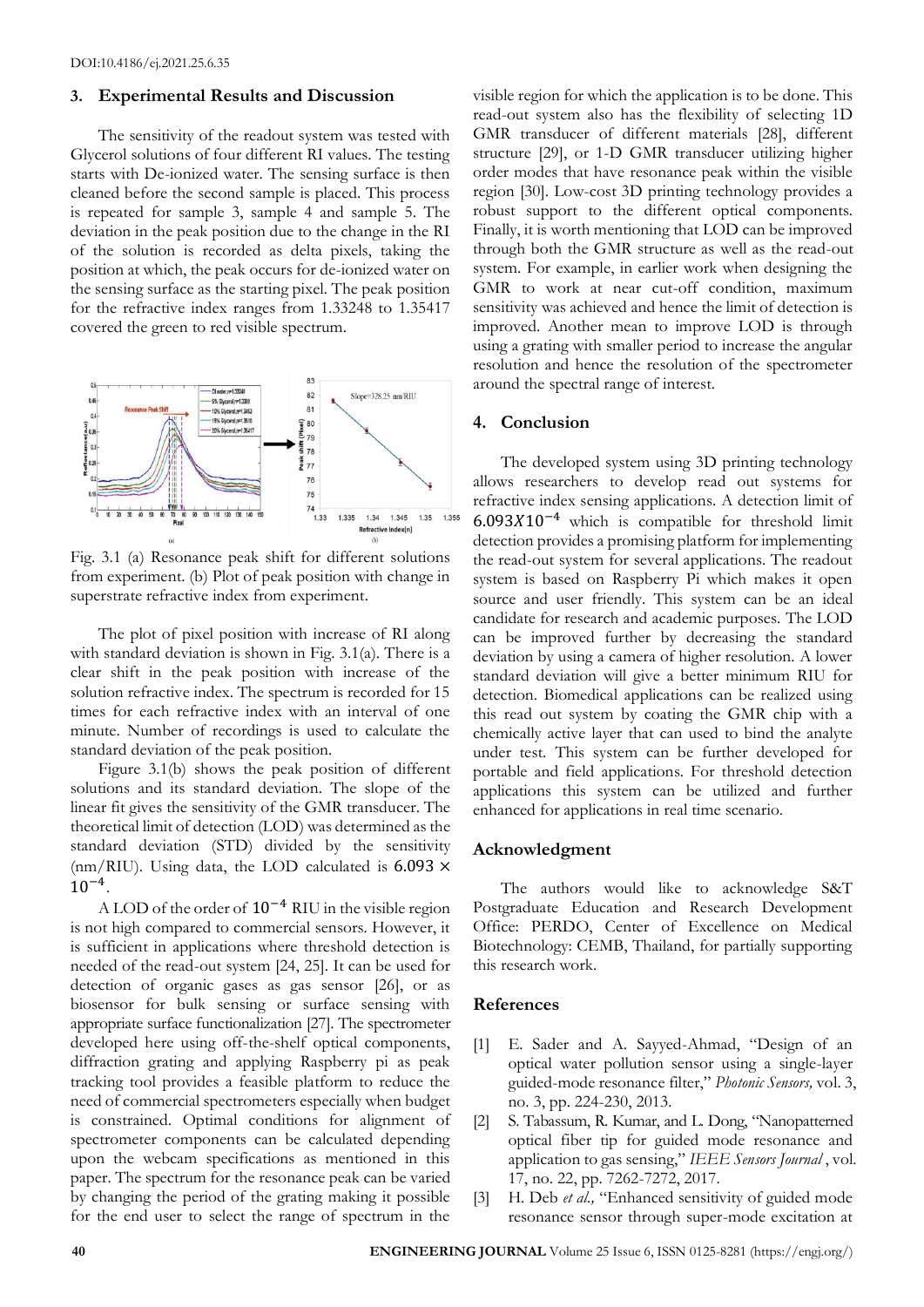near cut-off diffraction," *Optics & Laser Technology*, vol. 132, p. 106517, 2020.

- [4] J. Choi *et al.,* "Portable, one-step, and rapid GMR biosensor platform with smartphone interface," *Biosensors and Bioelectronics*, vol. 85, pp. 1-7, 2016.
- [5] A. Roda *et al.,* "Smartphone-based biosensors: A critical review and perspectives," *TrAC Trends in Analytical Chemistry,* vol. 79, pp. 317-325, 2016.
- [6] L. Kwon *et al*., "Medical diagnostics with mobile devices: Comparison of intrinsic and extrinsic sensing," *Biotechnology advances,* vol. 34, no. 3, pp. 291- 304, 2016.
- [7] D. Zhang and Q. Liu, "Biosensors and bioelectronics on smartphone for portable biochemical detection," *Biosensors and Bioelectronics*, vol. 75, pp. 273-284, 2016.
- [8] T. C. Wilkes *et al.,* "Low-cost 3D printed 1 nm resolution smartphone sensor-based spectrometer: Instrument design and application in ultraviolet spectroscopy," *Optics Letters*, vol. 42, no. 21, pp. 4323-4326 2017.
- [9] M. A. Hossain *et al.,* "Combined 'dual' absorption and fluorescence smartphone spectrometers," *Optics letters*, vol. 40, no. 8, pp. 1737-1740, 2015.
- [10] M. A. Hossain *et al.,* "Optical fiber smartphone spectrometer," *Optics Letters*, vol. 41, no. 10, pp. 2237-2240, 2016.
- [11] A. Kenaan *et al.,* "Guided mode resonance sensor for the parallel detection of multiple protein biomarkers in human urine with high sensitivity," *Biosensors and Bioelectronics,* vol. 153, p. 112047, 2020.
- [12] H.-A. Lin *et al.,* "Compact spectrometer system based on a gradient grating period guided-mode resonance filter," *Optics Express*, vol. 24, no. 10, pp. 10972-10979, 2016.
- [13] T. C. Wilkes *et al.,* "Ultraviolet imaging with low-cost smartphone sensors: Development and application of a raspberry Pi-based UV camera," *Sensors*, vol. 16, no. 10, p. 1649, 2016.
- [14] K. Bougot-Robin *et al.,* "Optimization and design of an absorbance spectrometer controlled using a raspberry Pi to improve analytical skills," *Journal of Chemical Education*, vol. 93, no. 7, pp. 1232-1240, 2016.
- [15] T. Nguyen *et al.*, "From lab on a chip to point of care devices: The role of open source microcontrollers," *Micromachines,* vol. 9, no. 8, p. 403, 2018.
- [16] M. Somarapalli, R. Jolivot, and W. Mohammed, "Realization of low-cost multichannel surface plasmon resonance based optical transducer," *Photonic Sensors*, vol. 8, no. 4, pp. 289-302, 2018.
- [17] T.-C. Lee *et al.,* "Novel GMR-based biochip," *Optical Diagnostics and Sensing V*, vol. 5702, pp. 160-167, 2005.
- [18] D. Wawro *et al.*, "Guided-mode resonance sensors for rapid medical diagnostic testing applications," *Optical Fibers and Sensors for Medical Diagnostics and Treatment Applications IX*, vol. 7173, p. 717303, 2009.
- [19] C.-W. Chang *et al.,* "Resonant wavelength shift detection system based on a gradient grating period guided-mode resonance filter," *Photonic Fiber and Crystal Devices: Advances in Materials and Innovations in Device Applications XII*, vol. 10755, p. 107550K, 2018.
- [20] Q. Wang *et al.*, "Sensitivity of a label-free guidedmode resonant optical biosensor with different modes," *Sensors*, vol. 12, no. 7, pp. 9791-9799, 2012.
- [21] M. G. Moharam *et al.,* "Formulation for stable and efficient implementation of the rigorous coupledwave analysis of binary gratings," *JOSA A,* vol. 12, no. 5, pp. 1068-1076, 1995.
- [22] M. G. Moharam *et al.*, "Stable implementation of the rigorous coupled-wave analysis for surface-relief gratings: enhanced transmittance matrix approach," *JOSA A*, vol. 12, no. 5, pp. 1077-1086, 1995.
- [23] K. S. Boparai, R. Singh, and H. Singh, "Development of rapid tooling using fused deposition modeling: A review," *Rapid Prototyping Journal*, 2016.
- [24] M. C. Estevez, M. Alvarez, and L. M. Lechuga, "Integrated optical devices for lab‐on‐a‐chip biosensing applications," *Laser & Photonics Reviews,* vol. 6, no. 4, pp. 463-487, 2012.
- [25] P. T. Dang et al., "Guided-mode resonance filter with ultra-narrow bandwidth over the visible frequencies for label-free optical biosensor," *Journal of Advanced Engineering and Computation*, vol. 3, no. 2, pp. 406-414, 2019.
- [26] L. Guo *et al.,* "Portable organic gas detection sensor based on the effect of guided-mode resonance," *AIP Advances*, vol. 7, no. 1, p. 015031, 2017.
- [27] B. T. Cunningham and L. Laing, "Microplate-based, label-free detection of biomolecular interactions: Applications in proteomics," *Expert review of proteomics*, vol. 3, no. 3, pp. 271-281, 2006.
- [28] M. J. Uddin and R. Magnusson, "Highly efficient color filter array using resonant Si  $3 \text{ N } 4$  gratings," *Optics express,* vol. 21, no. 10, pp. 12495-12506, 2013.
- [29] C. Ge *et al.,* "Distributed feedback laser biosensor incorporating a titanium dioxide nanorod surface," *Applied Physics Letters*, vol. 96, no. 16, p. 163702, 2010.
- [30] W. Peng, Y. Chen, and W. Ai, "Higher-order mode photonic crystal based nanofluidic sensor," *Optics Communications*, vol. 382, pp. 105-112, Elsevier 2017.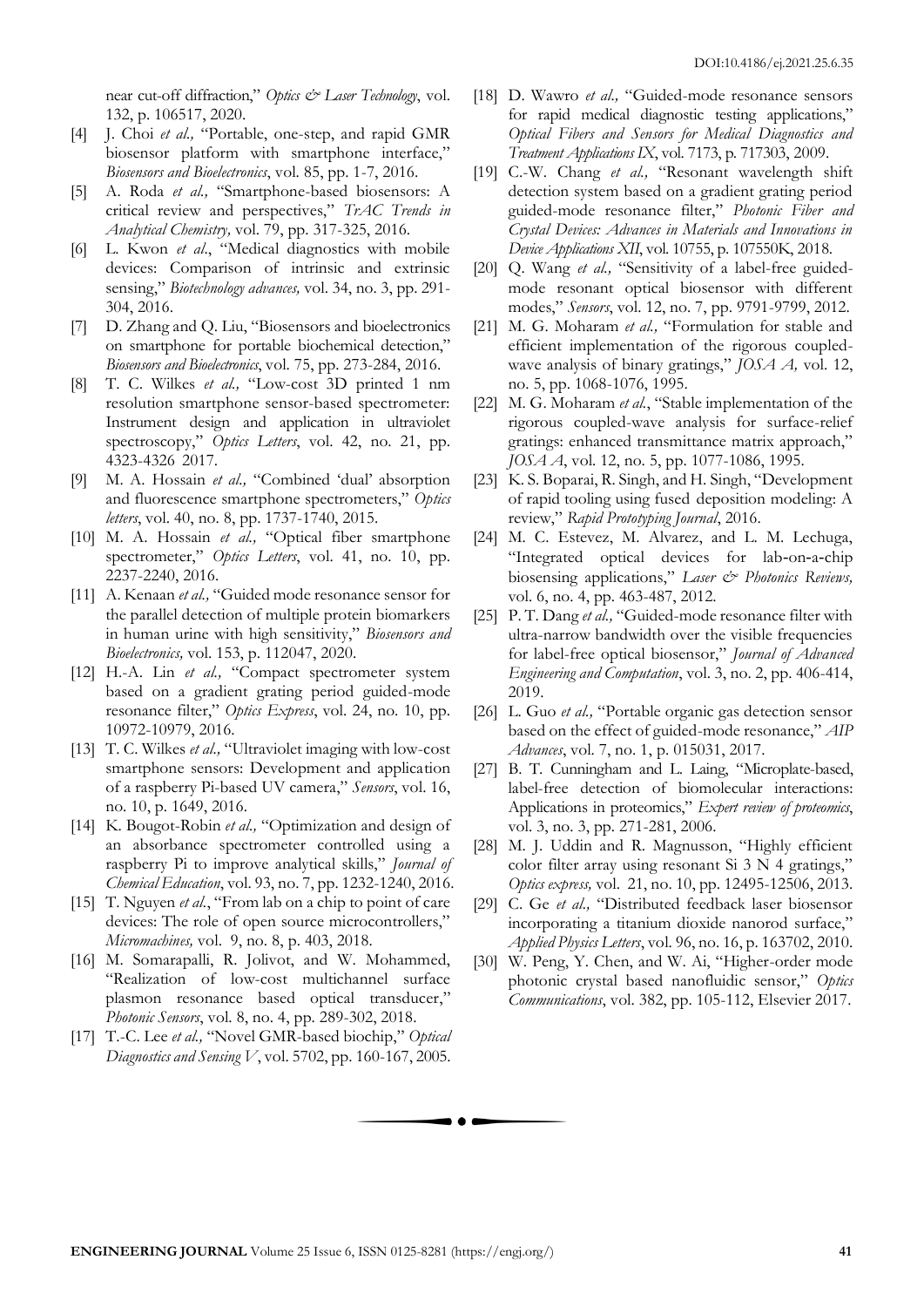

**Hironmay Deb** received his B.Tech (2008) in Electrical and Electronics from Sikkim Manipal Institute of Technology, Sikkim, India and M.Tech (2014) in Electronics and Communication Engineering from Assam Don Bosco University, Assam, India. He is currently a Doctor of Engineering student in Electrical and Computer Engineering at Bangkok University, Pathumthani, Thailand.



**Nantarat Srisuai** graduated from King Mongkut's University of Technology Thonburi. In 2014, she received her master degree in Physics from the department of Physic, King Mongkut's University of Technology Thonburi, Thailand. As of 2014, she joined Physics graduate program at King Mongkut's University of Technology Thonburi to pursue her doctoral degree. She graduated in 2019 and she is currently working as a researcher assistance at Photonics Technology Laboratory, the National Electronics and Computer Technology research center (NECTEC).



**Sakoolkan Boonruang** graduated from the department of electrical engineering, King Mongkot Institute of Technology Ladkrabang, Thailand in 1999. In 2002, she joined the college of optics and photonics,CREOL, University of Central Florida, USA, as a graduate student. She received her Ph.D. degree in optics in 2007 with thesis titled "Two-dimensional Guided Mode Resonant Structures for Spectral Filtering Applications" under the supervision of Prof. M. G. Moharam. In the same year, she returned to Thailand and joined the National Electronics and Computer Technology research center (NECTEC), where she is currently a researcher. Her current work focuses on fabrication of one/two dimensional periodical structures, optical sensors, VOCs sensor and biomedical optics applications.



**Dr. Romuald Jolivot** received a B.Eng degree in Electrical and Electronic Engineering and Computer Vision in 2006 from Univerisité de Bourgogne, France. In 2008, he received a joined Erasmus Mundus Master in Computer Vision and Robotics (ViBot) from Heriot-Watt University (UK), Universitat de Girona (Spain) and Université de Bourgogne (France). He then joined Laboratoire Electronique, Informationque et Image (LE2I) at Université de Bourgogne where he obtainaed a Ph. D. degree in Instrumentation and Computer Vision in 2011. During 2012-2013, he served as a Postdoctoral Researcher at Photonic Technology Laboratory (PTL) from NECTEC, Thailand where he worked on biomedical imaging project. Since April 2014, he is a research scholar at the School of Engineering at Bangkok University, Thailand. Research interests Computer

vision; Image processing; Medical imaging; Multi/hyperspectral imaging; Biomedical instrumentation.



**Chamras Promptmas** graduated his Diploma in Biotechnology from University of Kent at Canterbury, UK in 1988 and Ph. D. degree in Biochemistry from Mahidol University in 1994. He had worked on biosensor at Mahidol University for more than 15 years. Recently, he joined the department of Biomedical Engineering, Mahidol University as the Director of Biosensors and Micro Total Analysis System Laboratory. He expanded his work to Ion Sensitive Field Effect Transistor (ISFET) and microfluidic systems.